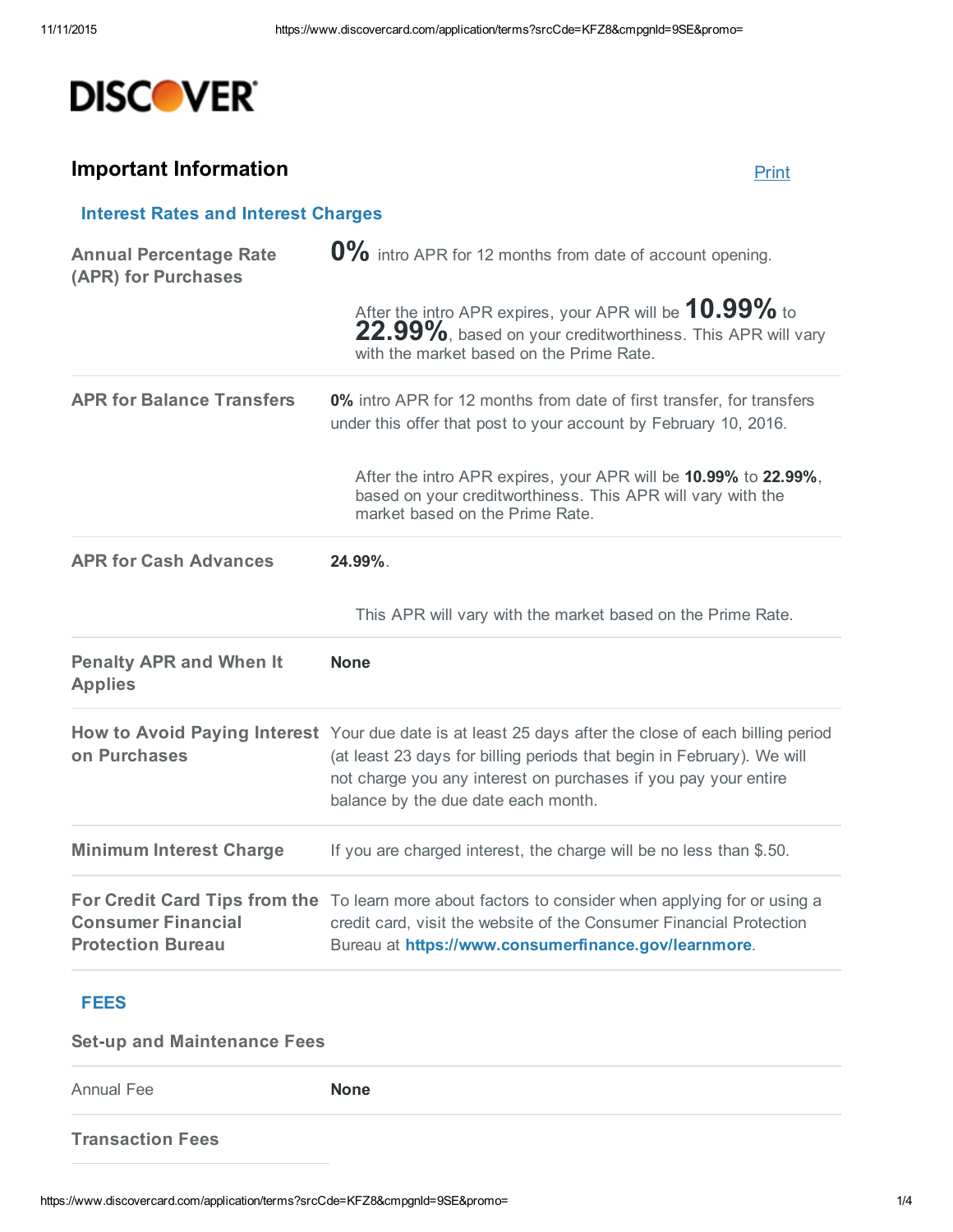| 11/11/2015              | https://www.discovercard.com/application/terms?srcCde=KFZ8&cmpgnId=9SE&promo=  |
|-------------------------|--------------------------------------------------------------------------------|
| <b>Balance Transfer</b> | <b>3%</b> of the amount of each transfer.                                      |
| Cash Advance            | Either \$10 or 5% of the amount of each cash advance, whichever is<br>greater. |
| <b>Penalty Fees</b>     |                                                                                |
| Late Payment            | <b>None</b> the first time you pay late. After that, up to \$35.               |
| <b>Returned Payment</b> | Up to \$35.                                                                    |
|                         |                                                                                |

**HOW WE WILL CALCULATE YOUR BALANCE:** We use a method called "daily balance (including new purchases)."

HOW WE CALCULATE AND DETERMINE RATES: We calculate variable rates based on the Prime Rate by using the highest U.S. Prime Rate listed in *The Wall Street Journal* on the last business day of the month. For the purchase APR, we add from 7.74% to 19.74% to the Prime Rate based on your creditworthiness. When we evaluate creditworthiness, we consider your credit report, all the information you provided and other information. Customers with the best credit profiles receive the lowest rate. Other customers receive higher rates and may be offered an account with different rates or terms, including no introductory rates but the same cash back rewards offer. For the cash advance APR, we add 21.74% to the Prime Rate.

**BALANCE TRANSFERS:** This offer applies to balance transfers that post to your account by 2/10/2016. It takes at least 14 days after your account is opened to process payments to your other accounts. You may cancel a balance transfer at any time prior to that by calling 1-800-347-3085. Continue to make all required payments to your other accounts until you confirm that the balance transfers were made. Balance transfers may not be used to pay any Discover accounts and do not earn rewards. You may transfer any amount, up to your credit available for transfers, which may be less than your total credit line. If your balance transfer request will exceed your available credit, we will process your transfers for less than the amount requested, in the order requested. You may only make balance transfers to accounts that list you as an accountholder. The minimum payment requirement can cause promotional balances to be paid in full prior to the end of the promotional period. There is no grace period on you balance transfers. If you take advantage of this balance transfer offer, you will be charged interest on purchases unless your purchase APR is at a promotional 0% APR. To avoid interest on new purchases after you transfer a balance, you must pay all balances on your account, including any balances you transfer under this offer, in full by the first payment due date. See your Cardmember Agreement for details.

**PAYMENT ALLOCATION:** We apply payments and credits at our discretion, including in a manner most favorable or convenient for us. Each billing period, we will generally apply amounts you pay that exceed the minimum payment due to balances with higher APRs before balances with lower APRs as of the date we credit your payment.

APPLICATION INFORMATION: Federal law requires that we obtain certain information about you such as your date of birth and street address in order to verify your identity. You authorize us to receive and exchange information about you, including from your employer, your bank, credit bureaus and others for purposes of verifying your identity and the information on this application and determining your eligibility for credit, renewal of credit, and future extensions of credit. By providing your phone numbers, you agree that Discover, its affiliates and agents, may call you at these numbers. If this is a cell phone number you agree that we may contact you using an automatic dialer, including pre-recorded messages and/or text messages, even if your cell phone provider may charge you for calls according to your current plan. Upon your request, we will inform you of the name and address of each consumer reporting agency from which we obtained a consumer report relating to you. Offer only available to U.S. residents 18 and older. Every applicant, regardless of marital status, can apply for a separate account. THIS OFFER SUPERSEDES ALL PRIOR OFFERS. Terms of this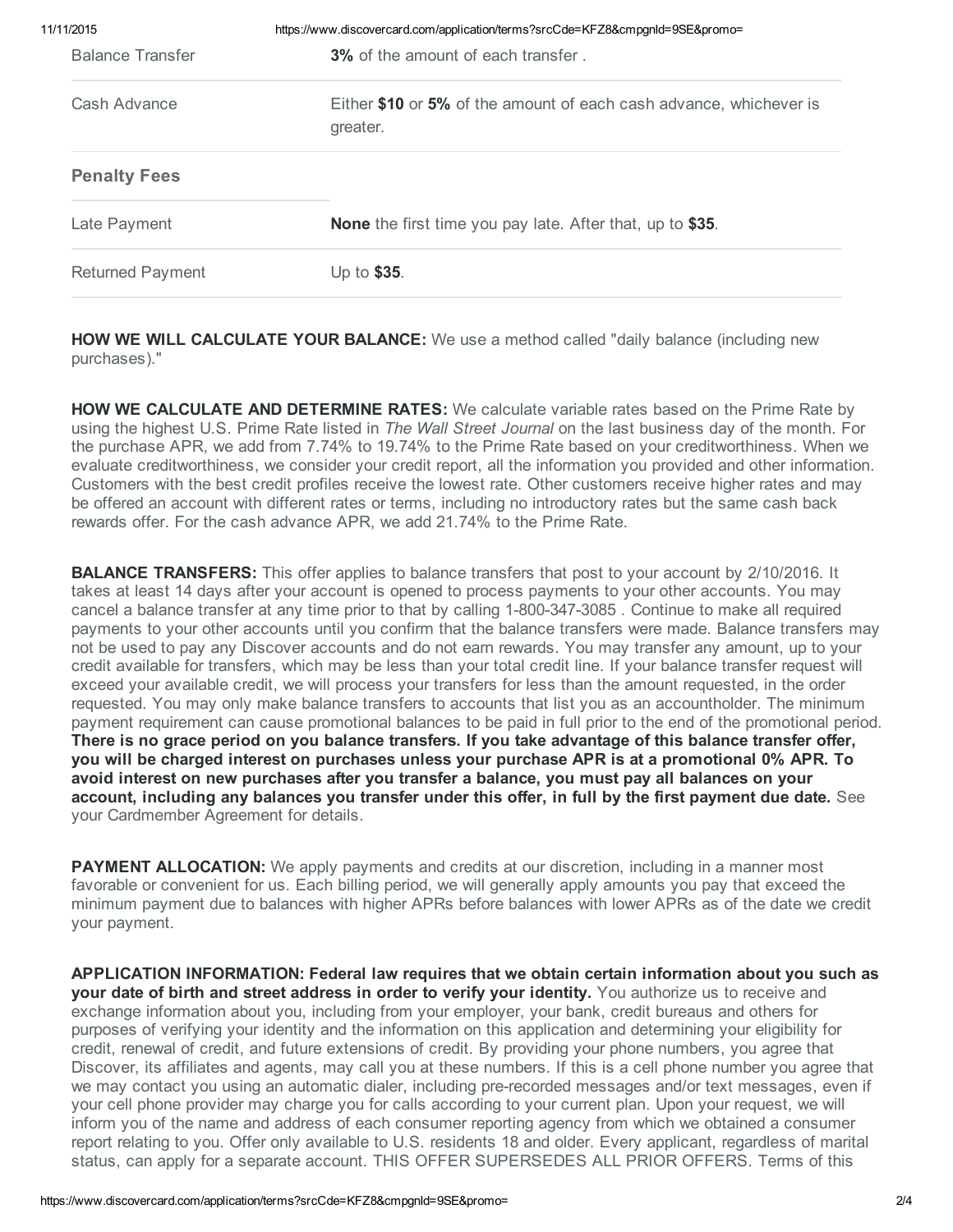offer, including fees and calculations of variable rates, are accurate as of October 30, 2015, and may change after that date. To find out what may have changed after that date, write to us at PO Box 15410, Wilmington, DE 19850-5410. Please allow 30 days for us to process your application.

CREDIT LINE: Applicants may not request a specific credit line. If you are approved, your credit line will be at least \$500 and along with other terms of the account, will be based on a review of the information you provide in this application and your consumer report; it may also include other information we may have bearing on your creditworthiness. Balance transfers made with an application are not considered to be a request for a particular credit line.

CARDMEMBER AGREEMENT: You will receive a Cardmember Agreement with the Card. You agree that the Cardmember Agreement and the account are governed by Delaware and federal law. The terms of your account, including rates and fees, are subject to change, to the extent permitted by law. **Privacy Statement:** You will receive a Privacy Statement with the Card that describes our information in sharing practices, including the cobrand and affinity partners (also available at www.discover.com) **ARBITRATION:** The Cardmember Agreement provides that we may choose to resolve a claim relating to your account by binding arbitration, in which case, you will not have the right to have that claim resolved by a judge or jury and you will not have the right to participate in a class action in court or arbitration. You may reject the arbitration provision with respect to your new account within 30 days after receiving your Card. **Ohio Residents:** Ohio laws against discrimination require that all creditors make credit equally available to all creditworthy customers, and that credit reporting agencies maintain separate credit histories on each individual upon request. The Ohio Civil Rights Commission administers compliance with this law. New York Residents: For more information call us at 1-800-347-3085. You may contact the New York State Department of Financial Services at 1-800-342-3736 or visit www.dfs.ny.gov for free information on comparative credit card rates, fees and grace periods. Wisconsin Residents: No agreement, court order or individual statement applying to marital property will adversely affect a creditor's interests unless prior to the time credit is granted the creditor is furnished with a copy of the agreement, court order or statement, or has actual knowledge of the adverse provision. Married Wisconsin residents must furnish their spouse's name and address to us at PO Box 15410, Wilmington, DE 19850-5410.

**REWARDS:** We will send you full terms and conditions with your card. You can redeem rewards in any amount at any time. Rewards never expire. We will credit your account with your *Cashback Bonus* balance if your account is closed or if you have not used your account within 18 months.

You may redeem your *Cashback Bonus* in any amount starting with 1 cent for a credit to your account, an electronic deposit to your bank account, a donation to select charities, or to pay with *Cashback Bonus* at select online retailers. Starting with \$20, you may redeem for gift cards or instant eCertificates from our Partners or for Discover gift cards.

It is your responsibility to notify us in the event you do not receive a reward. Redemption may not be available for approximately 24-48 hours if your card is lost or stolen.

You have the opportunity to earn a full 5% *Cashback Bonus* on purchases made at select merchants or in certain merchant categories that change throughout the year up to the quarterly maximum. You must sign up for each quarterly program. The amount of the cap may change. Click here to see the current 5% program details.

You will not earn *Cashback Bonus* on cash advances, balance transfers, illegal transactions or on any cash you receive in connection with a purchase at the point of sale through our Cash Over feature. For full details about your rewards, call 1-800-347-3085.

FICO Credit Score Terms: Your FICO<sup>®</sup> Credit Score and key factors are based on data from TransUnion and may be different from other credit scores. This information is intended for and only provided to Primary cardmembers who have an available score. See [Discover.com/FICO](https://www.discover.com/FICO) about the availability of your score. Your score is provided on the statement for individual accounts and on Discover.com with key factors for individual and joint accounts. You will see up to a year of recent scores starting when you become a cardmember. Discover and other lenders may use different inputs, such as a FICO<sup>®</sup> Credit Score, other credit scores and more information in credit decisions. This benefit may change or end in the future. FICO is a registered trademark of the Fair Isaac Corporation in the United States and other countries.